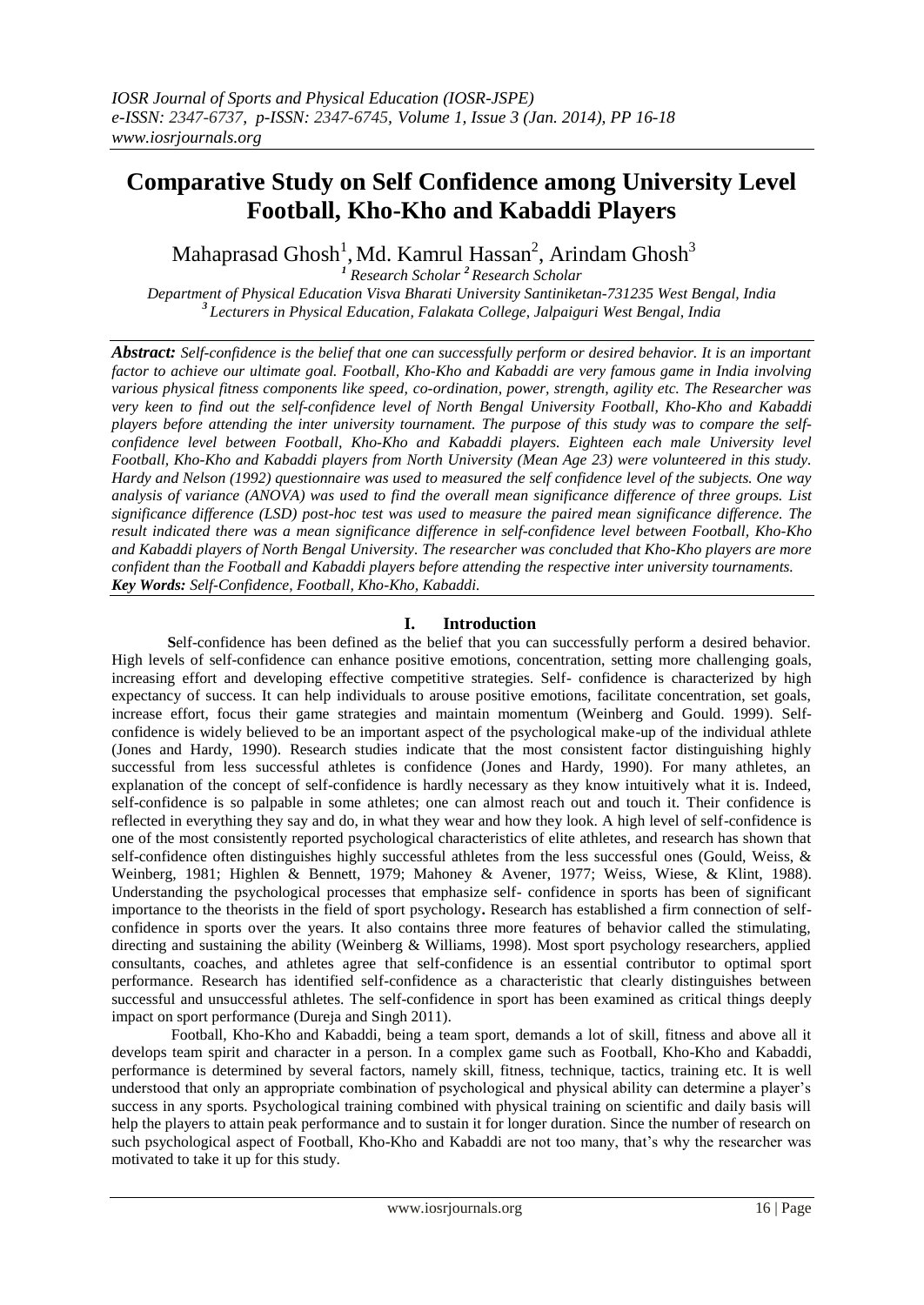The aim of the present study was to compare the self-confidence level among Football, Kho-Kho and Kabaddi players of North Bengal University.

## **II. Method**

#### **Subjects:**

Total fifty four (N=54) university level male players, eighteen (18) in each group (Football, Kho-Kho and Kabaddi), from North Bengal University (Mean Age 23) were volunteered in this study.

#### **Parameter:**

## **Self-Confidence:**

Standard Hardy and Nelson (1992) questionnaire for self-confidence was used to measured the selfconfidence level of the subjects. The test consists of four questions with six levels of responses. The levels of changes from strongly disagree to strongly agree. The respondents were made to encircle the appropriate number, which suited their attitude. The scale was revalidated by administering the questionnaire on 54 active players of North Bengal University.

#### **Scoring**

This scoring range of this questionnaire was 4 to 24. The higher score indicate the high level of selfconfidence.

#### **Statistical analysis:**

One- way analysis of variance (ANOVA) was used to find out the overall mean significance difference of three groups and least significance difference (LSD) post-hoc test was used to measure the paired mean significance difference.

**III. Result and Discussion**



**Self- Confidence:**

## From the Table-I, it is clear that the mean values in self-confidence of the university level football, kho-kho and Kabaddi players were 18.89, 20.83 and 17.94 respectively. The mean self-confidence level of the kho-kho players (20.83) was higher than the football and Kabaddi players.

**Figure- I**